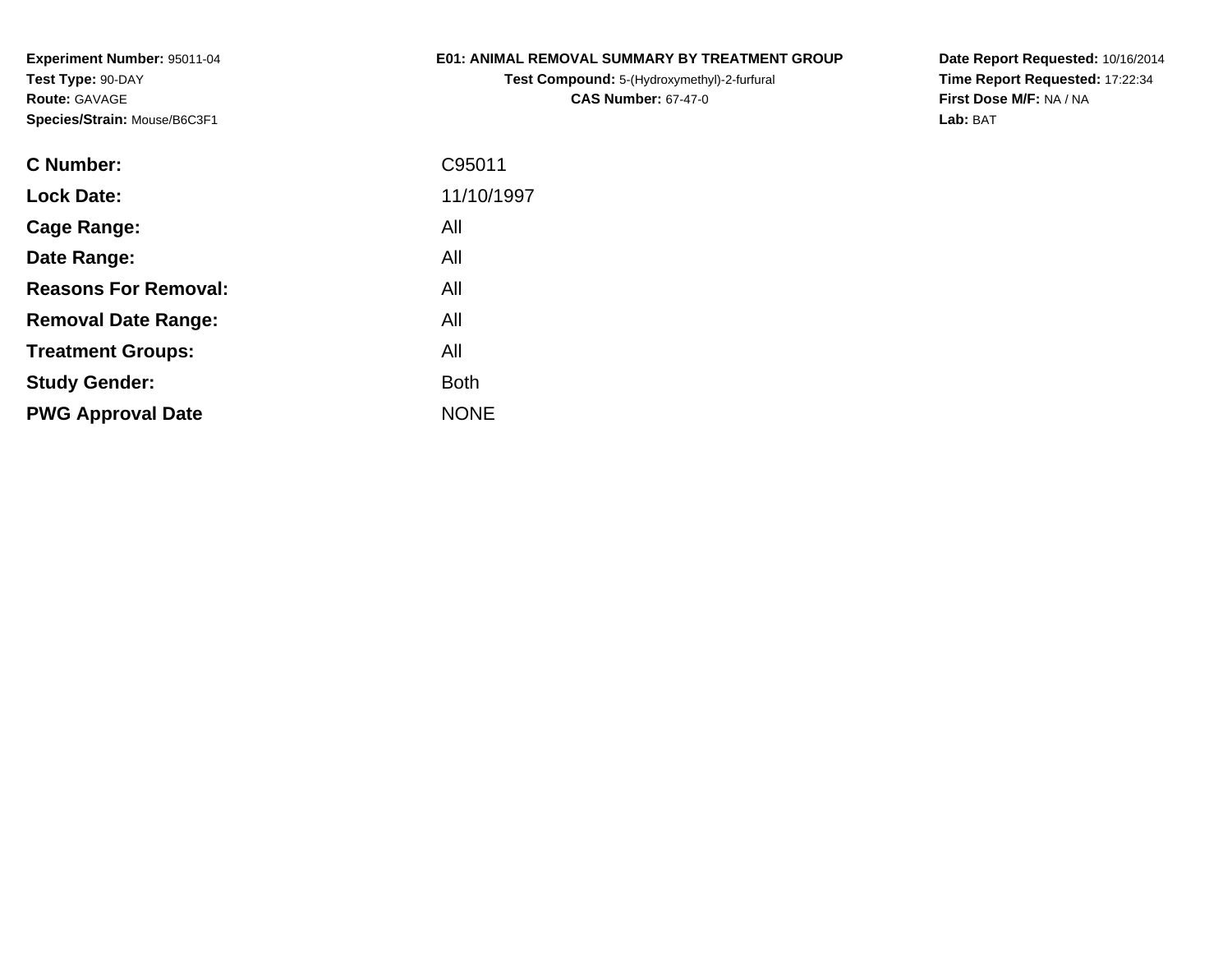### **E01: ANIMAL REMOVAL SUMMARY BY TREATMENT GROUP**

**Test Compound:** 5-(Hydroxymethyl)-2-furfural

**CAS Number:** 67-47-0

**Date Report Requested:** 10/16/2014**Time Report Requested:** 17:22:34**First Dose M/F:** NA / NA**Lab:** BAT

#### **MALE**

|         | <b>TREATMENT</b> | <b>Natural</b><br>Death | <b>Terminal</b><br><b>Sacrifice</b> |
|---------|------------------|-------------------------|-------------------------------------|
| 0 MG/KG |                  | 0                       | 10                                  |
|         | 47 MG/KG         | 0                       | 10                                  |
|         | 94 MG/KG         | 0                       | 10                                  |
| 188     | MG/KG            | 0                       | 10                                  |
| 375     | MG/KG            | 0                       | 10                                  |
| 750     | MG/KG            |                         | 9                                   |
|         | <b>TOTAL</b>     |                         | 59                                  |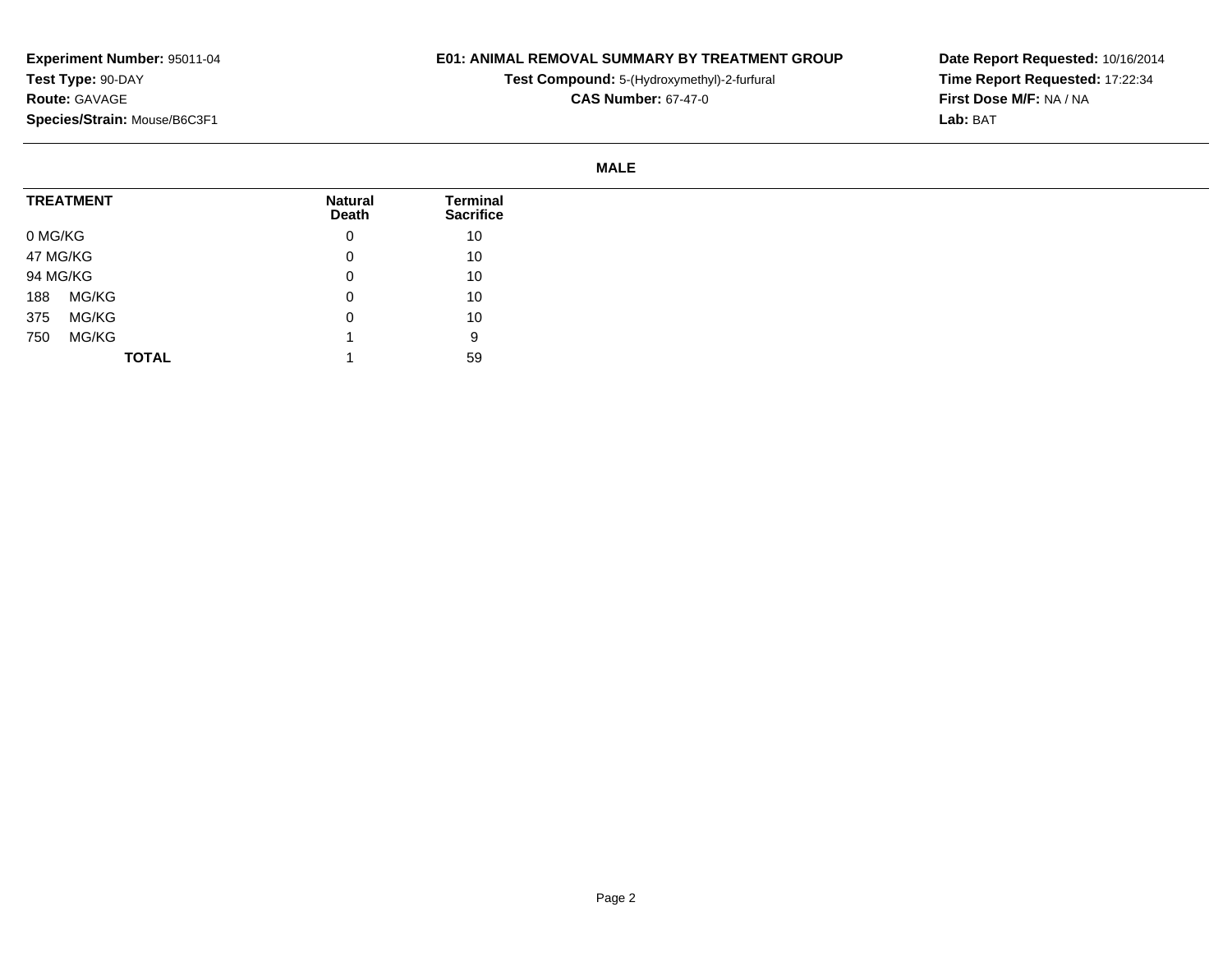## **E01: ANIMAL REMOVAL SUMMARY BY TREATMENT GROUP**

**Test Compound:** 5-(Hydroxymethyl)-2-furfural **CAS Number:** 67-47-0

\*\*\*END OF MALE DATA\*\*\*

**Date Report Requested:** 10/16/2014**Time Report Requested:** 17:22:34**First Dose M/F:** NA / NA**Lab:** BAT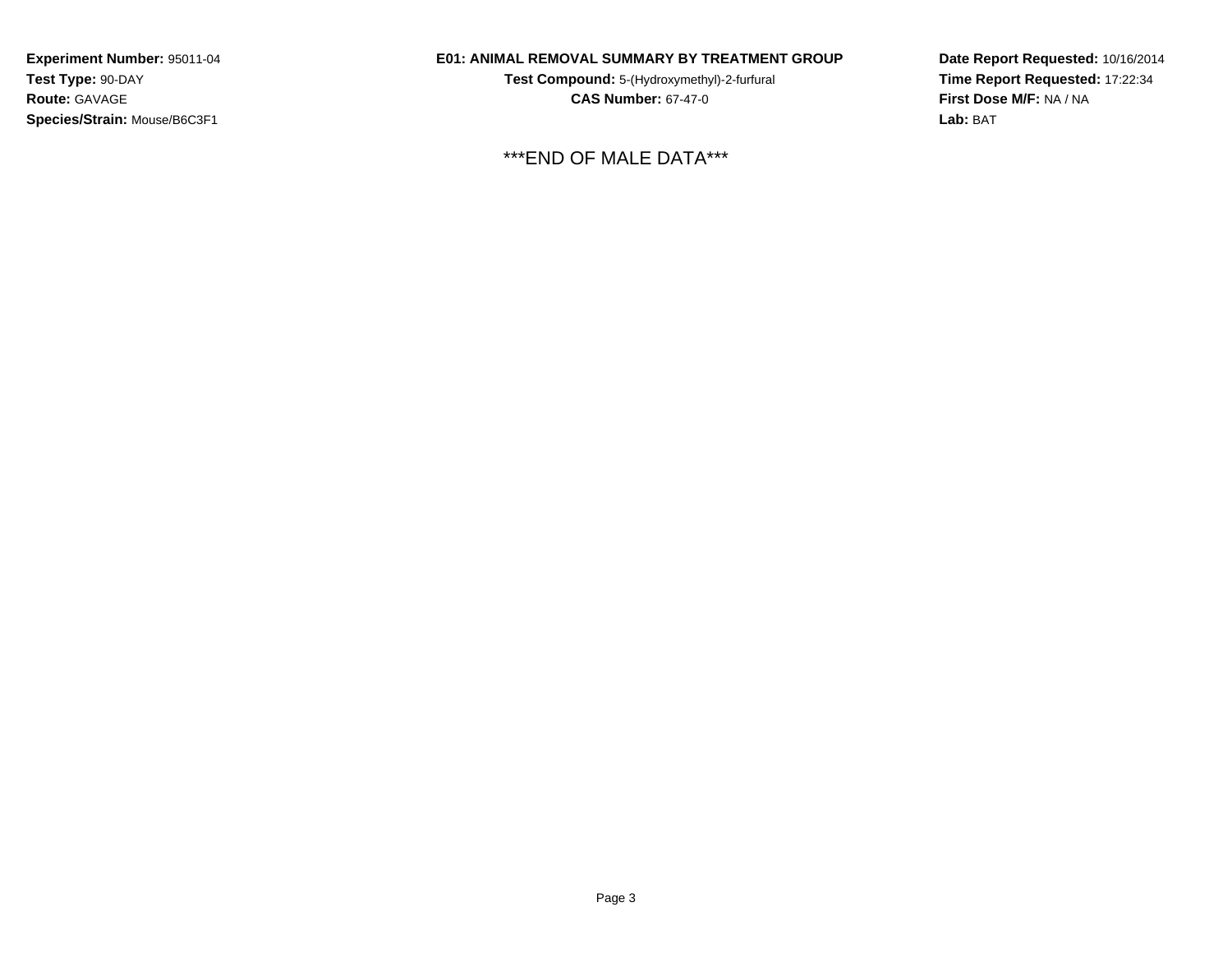## **E01: ANIMAL REMOVAL SUMMARY BY TREATMENT GROUP**

**Test Compound:** 5-(Hydroxymethyl)-2-furfural

**CAS Number:** 67-47-0

**Date Report Requested:** 10/16/2014**Time Report Requested:** 17:22:34**First Dose M/F:** NA / NA**Lab:** BAT

### **FEMALE**

| <b>TREATMENT</b> |              | <b>Natural</b><br><b>Death</b> | Terminal<br><b>Sacrifice</b> |
|------------------|--------------|--------------------------------|------------------------------|
| 0 MG/KG          |              | 0                              | 10                           |
| 47 MG/KG         |              | 0                              | 10                           |
| 94 MG/KG         |              | 0                              | 10                           |
| MG/KG<br>188     |              | 0                              | 10                           |
| 375<br>MG/KG     |              |                                | 9                            |
| MG/KG<br>750     |              | 0                              | 10                           |
|                  | <b>TOTAL</b> |                                | 59                           |